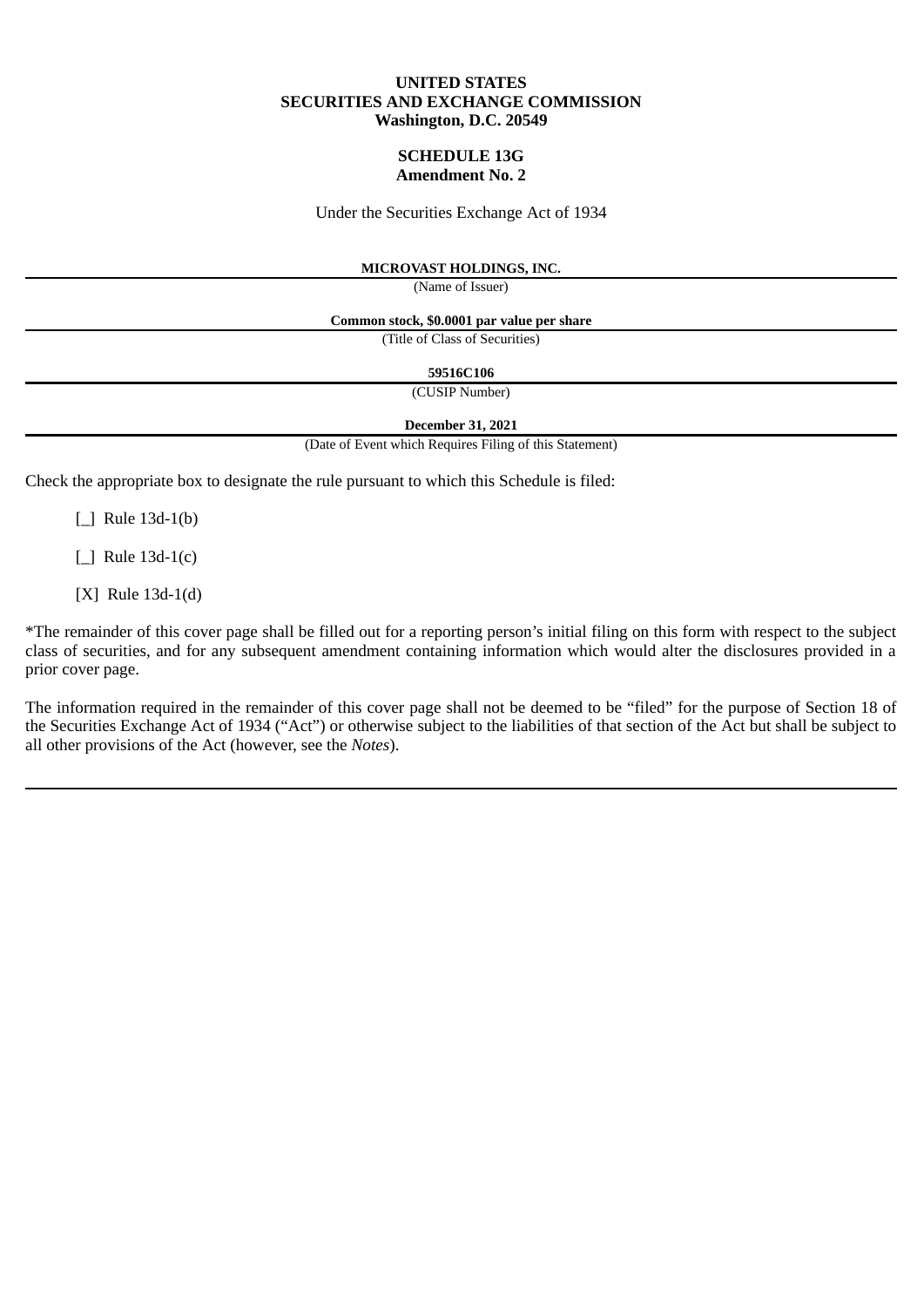# **SCHEDULE 13G**

| <b>CUSIP No.</b>              |                                                                                         |   | 59516C106                       |  |  |  |
|-------------------------------|-----------------------------------------------------------------------------------------|---|---------------------------------|--|--|--|
| 1                             | <b>Names of Reporting Persons</b>                                                       |   |                                 |  |  |  |
|                               | Alpine Global Management, LLC <sup>1</sup>                                              |   |                                 |  |  |  |
| $\overline{2}$                | Check the appropriate box if a member of a Group (see instructions)                     |   |                                 |  |  |  |
|                               | $(a)$ []                                                                                |   |                                 |  |  |  |
|                               | (b) [X]                                                                                 |   |                                 |  |  |  |
| 3                             | <b>Sec Use Only</b>                                                                     |   |                                 |  |  |  |
|                               |                                                                                         |   |                                 |  |  |  |
| Δ                             | <b>Citizenship or Place of Organization</b>                                             |   |                                 |  |  |  |
|                               | Delaware, USA                                                                           |   |                                 |  |  |  |
|                               |                                                                                         | 5 | <b>Sole Voting Power</b>        |  |  |  |
|                               |                                                                                         |   | 15,416                          |  |  |  |
| <b>Number of Shares</b>       |                                                                                         | 6 | <b>Shared Voting Power</b>      |  |  |  |
|                               | <b>Beneficially Owned by Each</b>                                                       |   | $\overline{0}$                  |  |  |  |
| <b>Reporting Person With:</b> |                                                                                         | 7 | <b>Sole Dispositive Power</b>   |  |  |  |
|                               |                                                                                         |   | 15,416                          |  |  |  |
|                               |                                                                                         | 8 | <b>Shared Dispositive Power</b> |  |  |  |
|                               |                                                                                         |   | $\boldsymbol{0}$                |  |  |  |
| 9                             | <b>Aggregate Amount Beneficially Owned by Each Reporting Person</b>                     |   |                                 |  |  |  |
|                               | 15,416                                                                                  |   |                                 |  |  |  |
| 10                            | Check box if the aggregate amount in row (9) excludes certain shares (See Instructions) |   |                                 |  |  |  |
|                               | $[ \ ]$                                                                                 |   |                                 |  |  |  |
| 11                            | Percent of class represented by amount in row (9)                                       |   |                                 |  |  |  |
|                               | $0\%2$                                                                                  |   |                                 |  |  |  |
| 12                            | <b>Type of Reporting Person (See Instructions)</b>                                      |   |                                 |  |  |  |
|                               | OO, Other (Limited Liability Company)                                                   |   |                                 |  |  |  |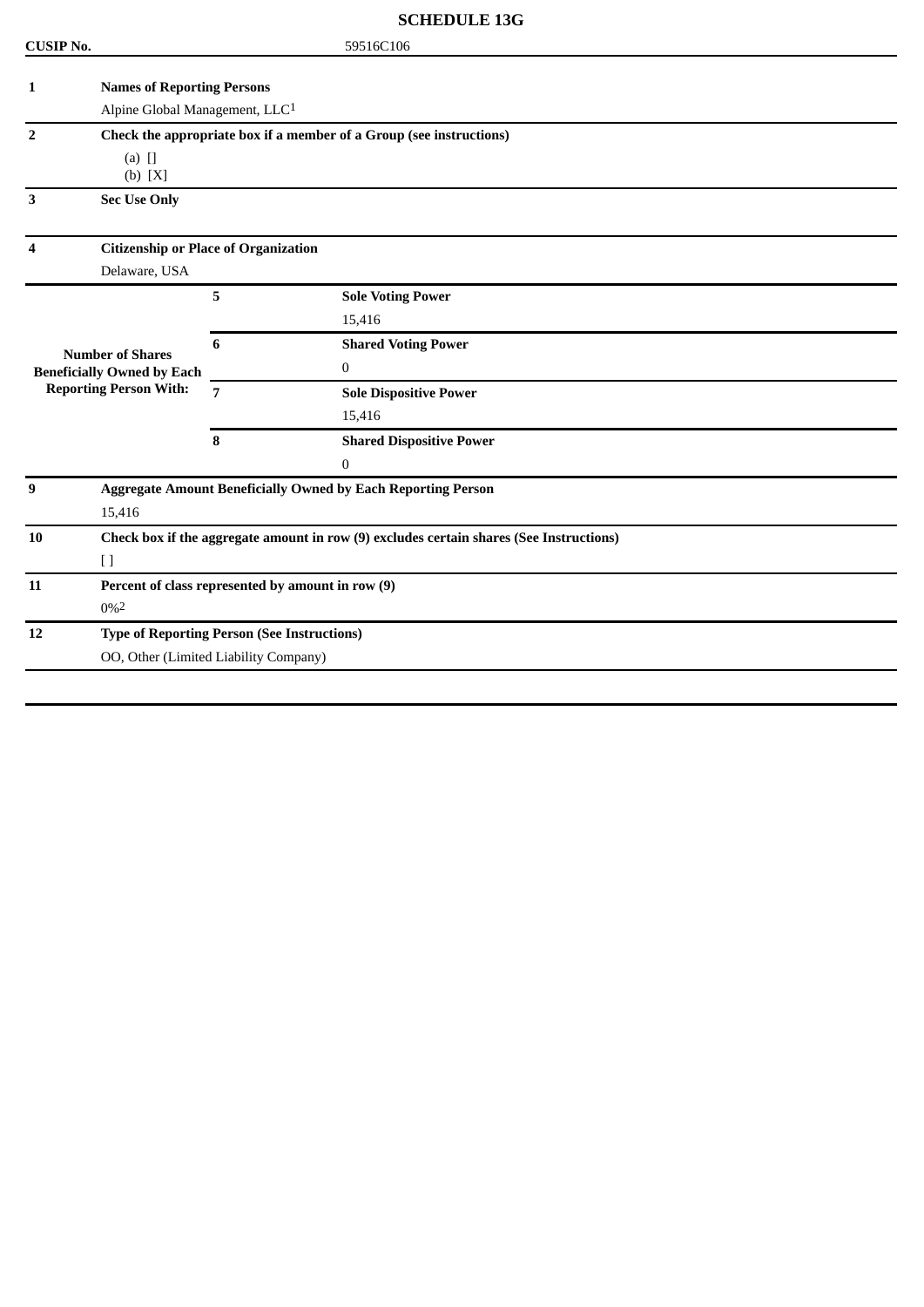# **Item 1.**

# **(a) Name of Issuer:**

Microvast Holdings, Inc.

# **(b) Address of Issuer's Principal Executive Offices:**

12603 Southwest Freeway, Suite 210, Strafford, TX 77477

**Item 2.**

## **(a) Name of Person Filing:**

Alpine Global Management, LLC

### **(b) Address of Principal Business Office or, if None, Residence:**

140 Broadway, 38th Floor New York, NY 10005

#### **(c) Citizenship:**

Delaware, USA

## **(d) Title and Class of Securities:**

Common stock, \$0.0001 par value per share

#### **(e) CUSIP No.:** 59516C106

| Item 3. |     |                                        | If this statement is filed pursuant to §§ 240.13d-1(b) or 240.13d-2(b) or (c), check whether the person filing is a:                                                                      |
|---------|-----|----------------------------------------|-------------------------------------------------------------------------------------------------------------------------------------------------------------------------------------------|
|         | (a) | $\Box$                                 | Broker or dealer registered under Section 15 of the Act;                                                                                                                                  |
|         | (b) | $\Box$                                 | Bank as defined in Section $3(a)(6)$ of the Act;                                                                                                                                          |
|         | (c) | $\Box$                                 | Insurance company as defined in Section $3(a)(19)$ of the Act;                                                                                                                            |
|         | (d) | $\Box$                                 | Investment company registered under Section 8 of the Investment Company Act of 1940;                                                                                                      |
|         | (e) | $\Box$                                 | An investment adviser in accordance with Rule $13d-1(b)(1)(ii)(E)$ ;                                                                                                                      |
|         | (f) | $\Box$                                 | An employee benefit plan or endowment fund in accordance with Rule $13d-1(b)(1)(ii)(F)$ ;                                                                                                 |
|         | (g) | $\begin{bmatrix} 1 \\ 1 \end{bmatrix}$ | A parent holding company or control person in accordance with Rule $13d-1(b)(1)(ii)(G)$ ;                                                                                                 |
|         | (h) | $\Box$                                 | A savings associations as defined in Section 3(b) of the Federal Deposit Insurance Act (12 U.S.C. 1813);                                                                                  |
|         | (i) | $\Box$                                 | A church plan that is excluded from the definition of an investment company under section $3(c)(14)$ of the Investment Company<br>Act of 1940;                                            |
|         | (j) | $\Box$                                 | A non-U.S. institution in accordance with Rule 240.13d-1(b)(1)(ii)(J);                                                                                                                    |
|         | (k) | $\Box$                                 | Group, in accordance with Rule 240.13d-1(b)(1)(ii)(K). If filing as a non-U.S. institution in accordance with Rule 240.13d-1(b)<br>$(1)(ii)(J)$ , please specify the type of institution: |
| Item 4. |     |                                        | Ownership                                                                                                                                                                                 |

#### **(a) Amount Beneficially Owned:**

15,416

# **(b) Percent of Class:**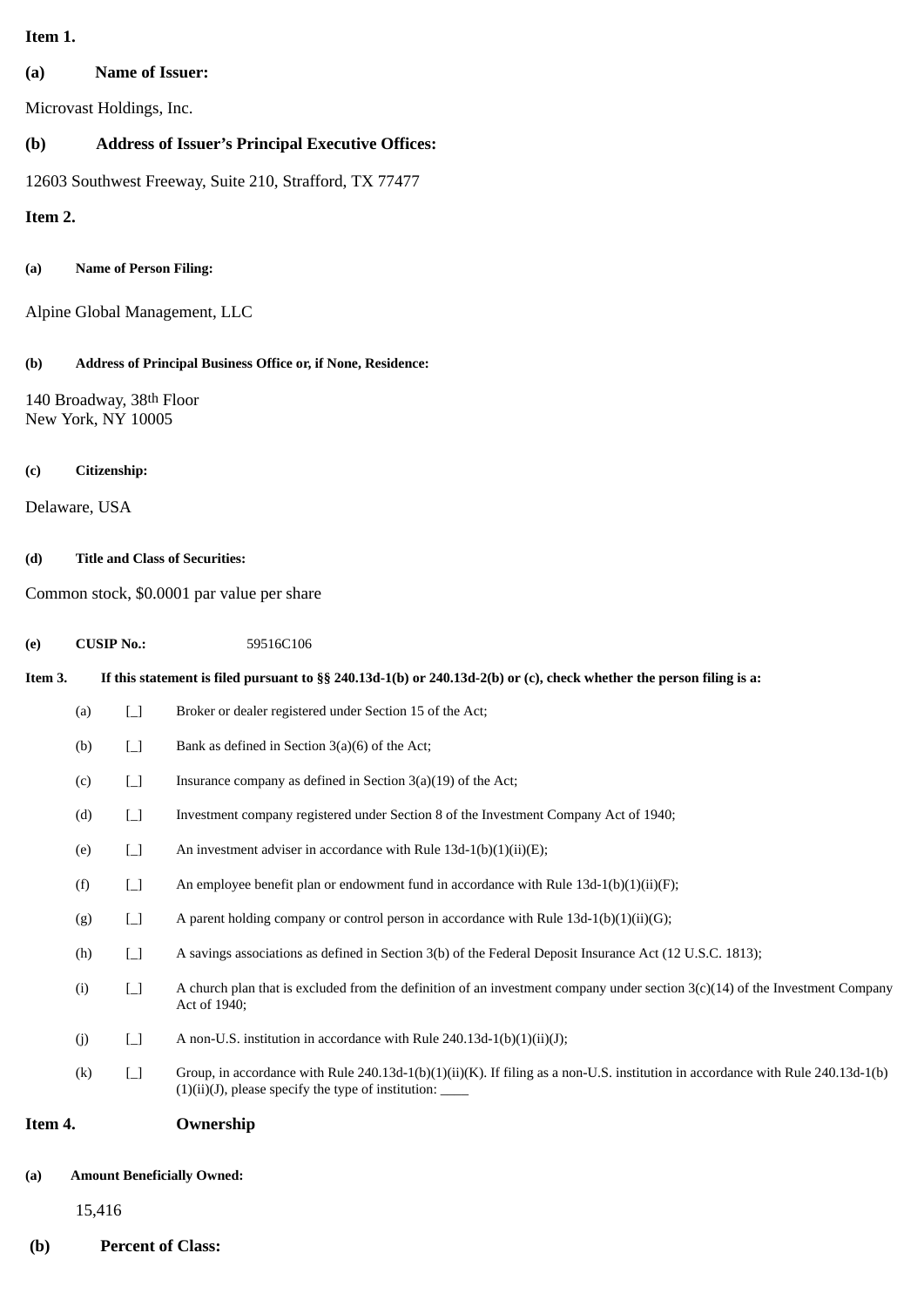0% Based upon 300,516,246 shares of the registrant's common stock, par value \$0.0001 per share, as reported by Microvast Holdings, Inc. in its Form 10-Q filed on August 17, 2021

# **(c) Number of shares as to which such person has:**

**(i) Sole power to vote or to direct the vote:**

| 15,416 |                                                          |
|--------|----------------------------------------------------------|
| (ii)   | Shared power to vote or to direct the vote:              |
|        |                                                          |
| (iii)  | Sole power to dispose or to direct the disposition of:   |
| 15,416 |                                                          |
| (iv)   | Shared power to dispose or to direct the disposition of: |
|        |                                                          |

## **Item 5. Ownership of Five Percent or Less of a Class.**

If this statement is being filed to report the fact that as of the date hereof the reporting person has ceased to be the beneficial owner of more than five percent of the class of securities, check the following [X].

## **Item 6. Ownership of more than Five Percent on Behalf of Another Person.**

N/A

Item 7. Identification and classification of the subsidiary which acquired the security being reported on by the parent holding company or **control person.**

N/A

**Item 8. Identification and classification of members of the group.**

N/A

**Item 9. Notice of Dissolution of Group.**

N/A

## **Item 10. Certifications.**

By signing below, I certify that, to the best of my knowledge and belief, the securities referred to above were not acquired and are not held for the purpose of or with the effect of changing or influencing the control of the issuer of the securities and were not acquired and are not held in connection with or as a participant in any transaction having that purpose or effect, other than activities solely in connection with a nomination under § 240.14a-11.

<sup>1</sup> In addition to Alpine Global Management, LLC, Alpine Partners (BVI), L.P. also owns the shares indirectly and is a beneficial owner.

<sup>2</sup> On July 21, 2021, Tuscan Holdings Corp. has completed its merger with Microvast Holdings, Inc. The percentage of class reflected here is based on a total number of common stock of the Issuer issued and outstanding according to its Form 10-Q filed on August 17, 2021.